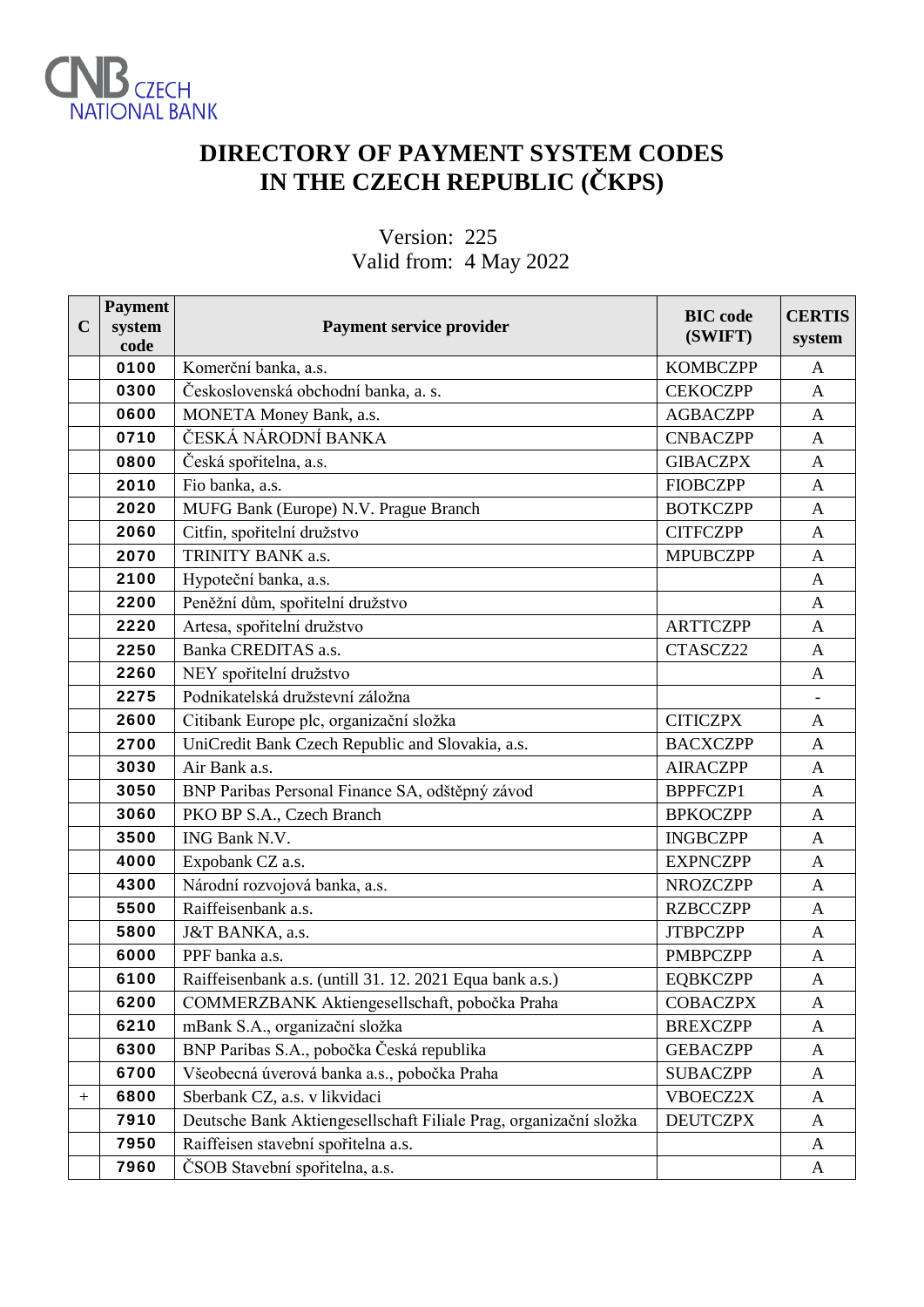| $\mathbf C$ | <b>Payment</b><br>system<br>code | <b>Payment service provider</b>                                                                    | <b>BIC</b> code<br>(SWIFT) | <b>CERTIS</b><br>system  |
|-------------|----------------------------------|----------------------------------------------------------------------------------------------------|----------------------------|--------------------------|
|             | 7970                             | MONETA Stavební Spořitelna, a.s.                                                                   |                            | A                        |
|             | 7990                             | Modrá pyramida stavební spořitelna, a.s.                                                           |                            | A                        |
|             | 8030                             | Volksbank Raiffeisenbank Nordoberpfalz eG pobočka Cheb                                             | GENOCZ21                   | $\mathbf{A}$             |
|             | 8040                             | Oberbank AG pobočka Česká republika                                                                | <b>OBKLCZ2X</b>            | A                        |
|             | 8060                             | Stavební spořitelna České spořitelny, a.s.                                                         |                            | A                        |
|             | 8090                             | Česká exportní banka, a.s.                                                                         | <b>CZEECZPP</b>            | A                        |
|             | 8150                             | HSBC Continental Europe, Czech Republic                                                            | <b>MIDLCZPP</b>            | A                        |
|             | 8190                             | Sparkasse Oberlausitz-Niederschlesien                                                              |                            | A                        |
|             | 8198                             | FAS finance company s.r.o.                                                                         | FFCSCZP1                   |                          |
|             | 8199                             | MoneyPolo Europe s.r.o.                                                                            | MOUSCZP2                   | $\overline{\phantom{a}}$ |
|             | 8200                             | PRIVAT BANK der Raiffeisenlandesbank Oberösterreich<br>Aktiengesellschaft, pobočka Česká republika |                            |                          |
|             | 8220                             | Payment execution s.r.o.                                                                           | PAERCZP1                   | $\overline{\phantom{0}}$ |
|             | 8230                             | ABAPAY s.r.o.                                                                                      |                            | $\overline{\phantom{a}}$ |
| $+$         | 8240                             | Družstevní záložna Kredit, v likvidaci                                                             |                            | $\overline{\phantom{0}}$ |
|             | 8250                             | Bank of China (CEE) Ltd. Prague Branch                                                             | <b>BKCHCZPP</b>            | A                        |
|             | 8255                             | Bank of Communications Co., Ltd., Prague Branch odštěpný závod                                     | <b>COMMCZPP</b>            | A                        |
|             | 8265                             | Industrial and Commercial Bank of China Limited, Prague Branch,<br>odštěpný závod                  | <b>ICBKCZPP</b>            | A                        |
|             | 8270                             | Fairplay Pay s.r.o.                                                                                | FAPOCZP1                   | $\overline{\phantom{0}}$ |
|             | 8280                             | B-Efekt a.s.                                                                                       | <b>BEFKCZP1</b>            |                          |
|             | 8293                             | Mercurius partners s.r.o.                                                                          | <b>MRPSCZPP</b>            |                          |
|             | 8299                             | BESTPAY s.r.o.                                                                                     | <b>BEORCZP2</b>            | $\overline{\phantom{a}}$ |
|             | 8500                             | Ferratum Bank plc                                                                                  |                            | $\overline{\phantom{a}}$ |

 **Contact person at the CNB:** Marie Pincová, tel. +420 224412714, Marie.Pincova@cnb.cz

### **List of Changes**

# **Changes compared to the previous version of the ČKPS Directory**

| Type of<br>change | <b>Payment</b><br>system code | <b>Payment service provider</b>        | <b>BIC</b> code (SWIFT) | <b>CERTIS</b><br>system |
|-------------------|-------------------------------|----------------------------------------|-------------------------|-------------------------|
| previously        | 6800                          | Sberbank CZ, a.s.                      | VBOECZ2X                |                         |
| now               | 6800                          | Sberbank CZ, a.s. v likvidaci          | VBOECZ2X                |                         |
| previously        | 8240                          | Družstevní záložna Kredit              |                         |                         |
| now               | 8240                          | Družstevní záložna Kredit, v likvidaci |                         |                         |